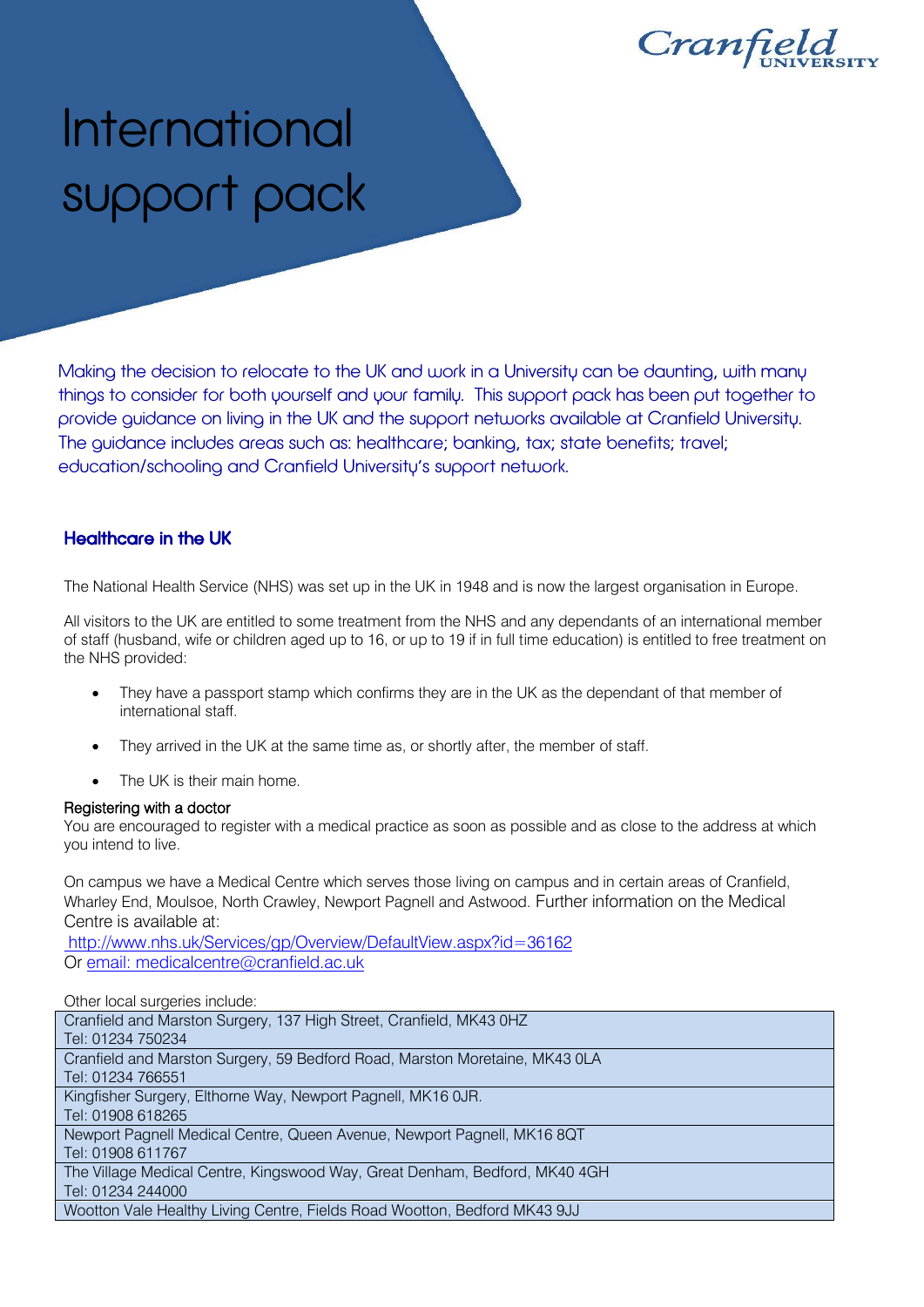For more information about registering with a doctor, please go to: <http://www.nhs.uk/chq/pages/1095.aspx?categoryid=68&subcategoryid=158>

#### Registering with a dentist

For more information about registering with a NHS Dentist, please go to: <http://www.nhs.uk/NHSEngland/AboutNHSservices/dentists/Pages/find-an-NHS-dentist.aspx>

In the area local to Cranfield we have two dentists surgeries:

University Dental Practice 1a College Road, Wharley End, Cranfield, MK43 0ST T: 01234 751695 Open: Monday-Thursday - 08.30-17.15 Closed for lunch between 13.00-14.00 Cranfield Dental Practice 192 High Street, Cranfield T: 01234 752515 Open: Monday-Friday - 09.00-17.00

## Local Hospitals

Hospitals in the local area include:

| <b>Bedford General Hospital</b>         |
|-----------------------------------------|
| South Wing, Kempston Road, Bedford      |
| Tel: 01234 355122                       |
| W: http://www.bedfordhospital.nhs.uk    |
| Milton Keynes General Hospital          |
| Standing Way, Eaglestone, Milton Keynes |
| Tel: 01908 660033                       |
| W: http://www.mkgeneral.nhs.uk/         |

#### **Smoking**

On the 1 July 2007 Cranfield University, along with the rest of England, went smoke free. Cranfield University's smoking policy has been revised to reflect the new smoke free legislation which makes it a criminal offence to smoke or permit smoking in enclosed places and workplaces.

Smoking is, therefore, prohibited in all University buildings, University owned vehicles and within three metres of any University building.

## Banking and taxation in the UK

#### **Banking**

You are advised to open a UK bank account as soon as possible if you do not already have one. You can do this at any one of the UK banks in nearby towns such as Bedford, Milton Keynes or Luton.

You should be eligible for a basic bank account with a number of banks. They will require identification including your passport, staff ID and proof of your accommodation in the UK (you will be able to get a letter from Human Resources to confirm these details for the bank).

You may be able to gain access to your home bank account through cash dispensers in the UK if your card from home carries a sign such as 'Cirrus' or 'Maestro'. You can also open a bank account at a building society or at the Post Office (Girobank).

Banks are normally open between 09.30 and 16.30, Monday to Friday and some now open on a Saturday. Building Societies also open on Saturday mornings. You are recommended to visit a range to see which can offer the best service.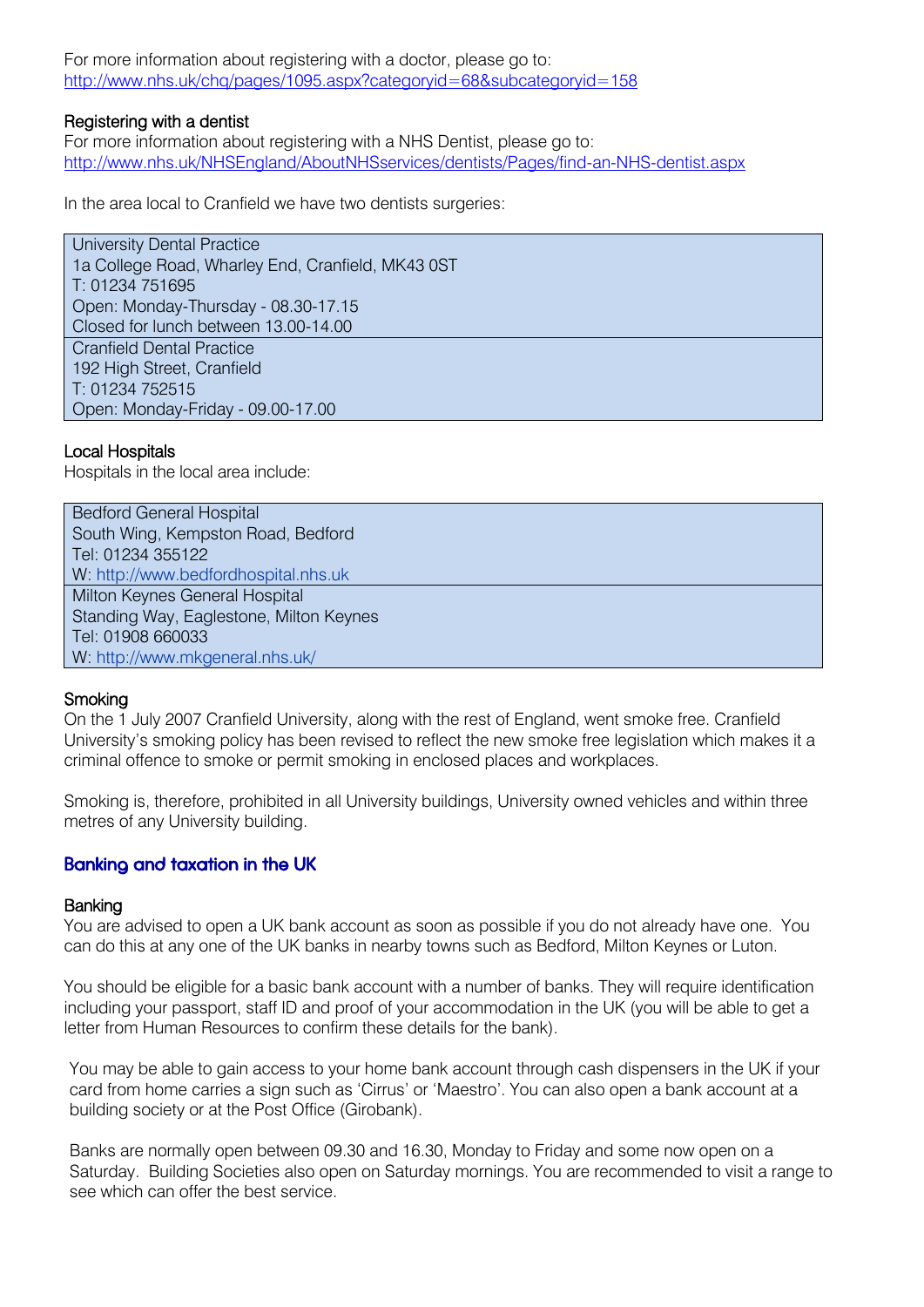## Tax

Whilst working in the UK your salary will be subject to income tax. This is deducted directly from your salary and is called 'Pay As You Earn' (PAYE). If you require more information on this you may find the following web sites useful [www.hmrc.gov.uk](http://www.hmrc.gov.uk/) and [www.adviceguide.org.uk](http://www.adviceguide.org.uk/)

## National Insurance

You will be required to pay National Insurance while working in the UK. This will be deducted directly from your salary. You will be required to apply for a National Insurance Number and we will provide you with a form to complete on your first day. You will then be entitled to use the National Health Service (NHS).

## Council Tax

Council Tax is set by local government authorities to help pay for the services they provide. It is based on the value of the house at where you live, with a personal element which takes into account the number and status of people resident in the property.

Please note on official documents you may need to decide how you would like your name to be used. Make sure that, as far as possible, it is shown in the same way on all official documents.

In the UK it is very important to specify the day and month as well as the year of your birth. Make sure it is the same on all official documents. We write this in day/month/year order.

## State benefits

As a UK tax payer, you may be entitled to some of the following benefits:

- Child Benefit/Family Allowance—please go to [www.hmrc.gov.uk/childbenefit](http://www.hmrc.gov.uk/childbenefit) for more information.
- Working Tax Credits and Child Tax Credits—please go to [www.dwp.gov.uk](http://www.dwp.gov.uk/) or [www.adviceguide.org.uk](http://www.adviceguide.org.uk/) for more information

#### **Travel**

Due to the rural location of Cranfield University, we strongly advise you to hire/buy a bicycle or car once here to enable you to get about with ease, although there is public transport running from campus.

#### Driving

If you intend to drive in the UK you may need to investigate how to obtain a UK driving licence if you live outside the EU. The following website https://www.gov.uk/browse/driving will provide you with advice on driving in the UK as a visitor or new resident.

#### Public Transport

For more information on transport links to and from the Cranfield campus and Shrivenham site please go to:

<http://www.cranfield.ac.uk/about/locations-and-contacts/campuses/>

## Education/schools

Cranfield provides a close community for families and we have close links with local schools.

#### Pre-School

At Cranfield we have two pre-school groups on campus providing the highest standard of pre-school education:

 [Cranfield University Pre-School.](http://www.netmums.com/northbeds/local/view/education/playgroups-pre-schools-and-nursery-schools/cranfield-university-pre-school) It is open each weekday during term-time and sessions are from 08:50 until 12:00. The group also offers extended care from 12:00 to 15:00, when demand justifies the provision of the service. All children share access to a secure enclosed outdoor play area. The pre-school serves the community within the Cranfield University campus, offering places to children of students and staff.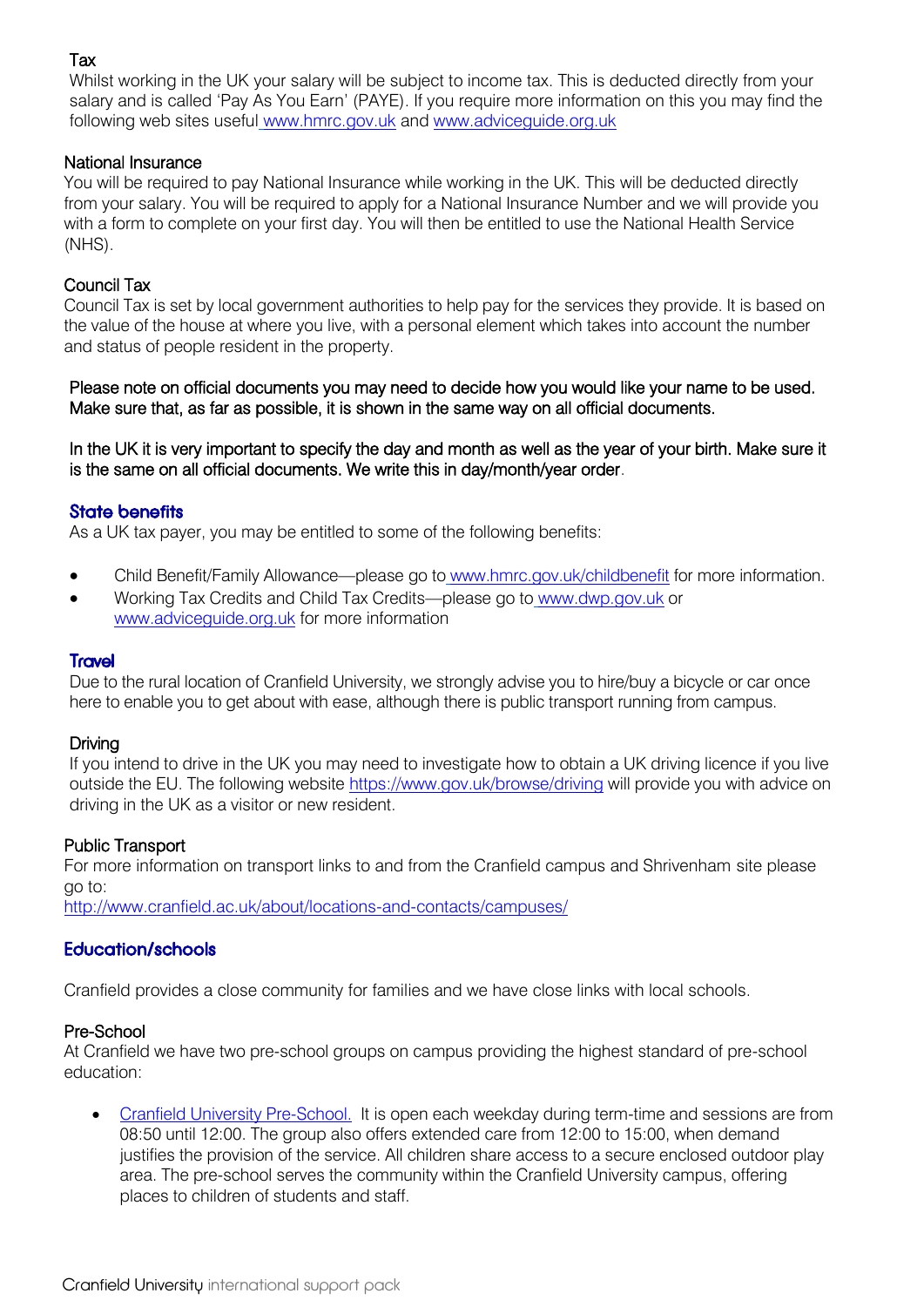[Cherry Tree Workplace Nursery](http://www.cylex-uk.co.uk/reviews/viewcompanywebsite.aspx?firmaName=cherry-tree-day-nursery&companyId=15805700) (managed by Child Base) has full and part-time places for children aged six weeks to five years.

If you would like more information about the education system in the UK, please go to [www.adviceguide.org.uk](http://www.adviceguide.org.uk/) and click on the 'education' link.

#### Schools around Cranfield

Children aged 4+ to 9 years old can attend [Cranfield Lower School](http://www.cranfieldchurchofenglandacademy.co.uk/) in Cranfield village. The teachers here are familiar with international children arriving each year and help them integrate quickly into the life of the School. In the UK, children are not obliged by law to attend school until they are five years old.

[Holywell Middle School](http://www.holywell.beds.sch.uk/) in Cranfield village takes pupils aged 9 to 13 years. The school welcomes children of visiting students and is used to catering for a mixture of nationalities

Students aged 13 to 19 years attend [Wootton Upper School,](http://homepage.wootton.beds.sch.uk/) which has some 1200 pupils. The village of Wootton lies five miles from the campus, on the way to Bedford. School buses operate between the campus and all three schools.

Education at these state schools is free, but there are also a number of Public Schools (fee paying) in the Bedford and Milton Keynes areas.

Click here for more information about education in [Bedfordshire](http://www.bedford.gov.uk/) or [Buckinghamshire.](http://www.buckscc.gov.uk/bcc/)

## Support network at Cranfield University

A support network, made up of current members of staff from key nationalities, operates for all new employees from overseas.

Should you have any questions, anxieties or just need someone to say hello to during your first few days, weeks or months at Cranfield University we will ensure there is someone available to support you. Before you arrive in the UK you will be given the name and email address of a current member of staff of the same nationality as you who you can contact for advice and support.

## General Issues - living in the UK

#### Climate and clothing

During autumn and winter (October to March) the weather is generally cold and often wet. Spring and summer (April to September) are warmer. Daylight hours vary from a minimum of 8 in winter to 17 in the summer. Make sure you have appropriate clothes for cold, wet weather. You may find it cheaper to buy them in the UK when you arrive.

#### Adjusting to living in the UK

Adjusting to life in the UK may be difficult due to different customs and cultures, we suggest you have a read of UKCOSA's guidance notes on [culture shock,](http://www.ukcisa.org.uk/search.aspx?s=1&q=culture+shock) which will provide advice and describe what you may experience.

#### Voltage

Before packing electrical equipment, make sure it is compatible with UK standards: 240 volts, 50 cycles (50Hz), three-pin (square-pin) plugs. You may need an adaptor and perhaps a voltage converter – or you may prefer to buy electrical items after you arrive in the UK.

#### Citizens Advice Bureau (CAB)

The Citizens Advice service helps people resolve their legal, money and other problems by providing free, independent and confidential advice, and by influencing policymakers.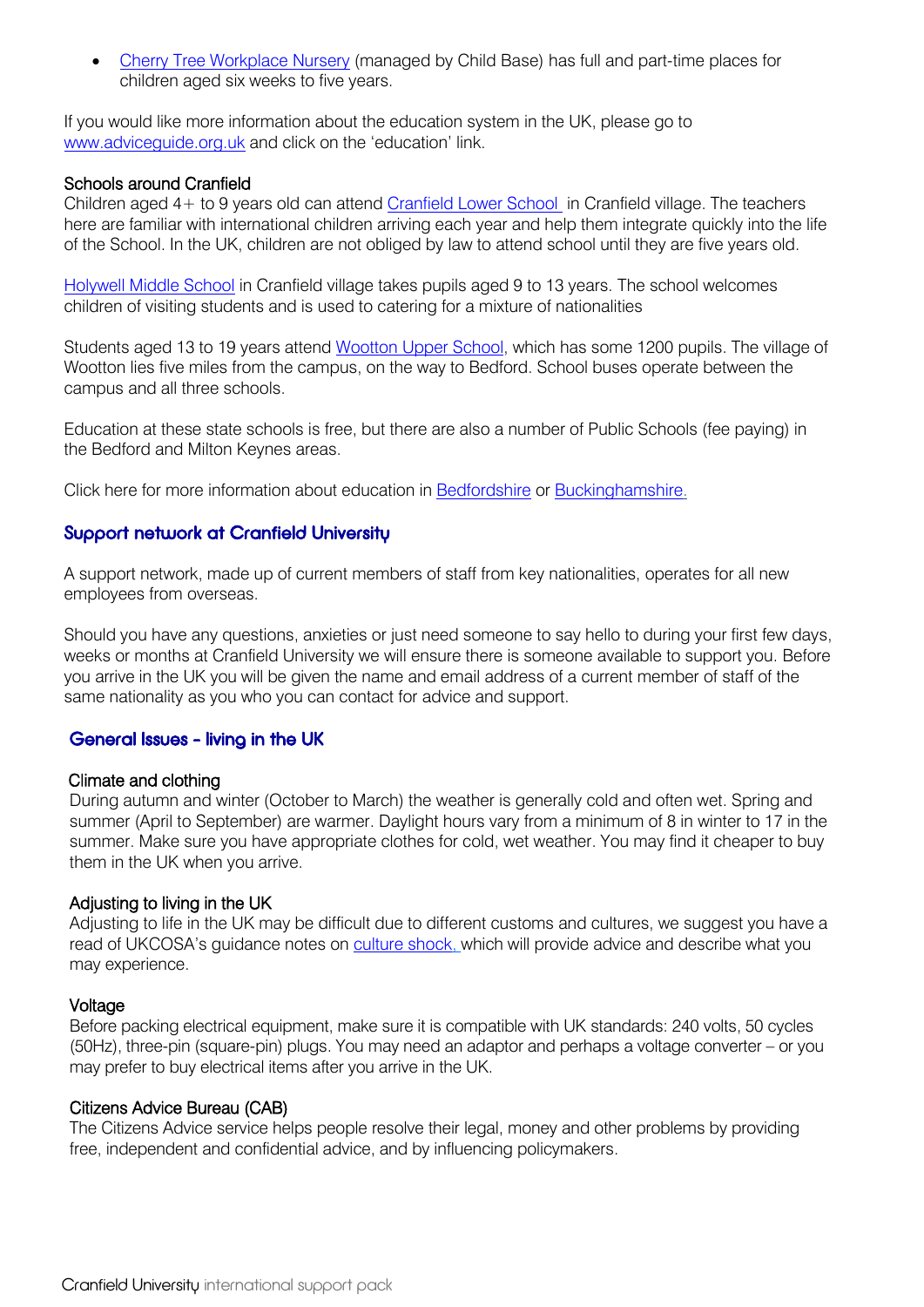Advice is available face-to-face and by telephone. Some also provide email advice. Their advice helps people resolve their debt, benefits, housing, legal, discrimination, employment, immigration, consumer and other problems and is available to everyone regardless of race, gender, sexuality, age, nationality, disability or religion. For more information please visit their website www.citizensadvice.org.uk/

## Religion

There are many faiths in Britain for you to consider and explore: we only advise that you think very carefully and come to no decisions in the early weeks of your stay.

Local places of worship, listed here according to faith

| <b>Baptist</b><br><b>Cranfield Baptist Church</b><br>Steve Lloyd, 10 Crane Way, Cranfield<br>Tel. 01234 751495<br>Sunday services at 10.45 with Sunday<br>School. Transport provided: please<br>telephone 01234 751495.<br>http://www.cranfieldbaptist.org/                                                                 | Wootton Baptist Church<br>Mr Rob Stanton<br>Tel. 01234 766293<br>Sunday services at 10.30 and 18.00. Sunday<br>School in the morning. Transport is provided at<br>10.00 a.m. from the campus and in the evening by<br>arrangement.Please telephone for further details.<br>http://www.woottonbaptistchurch.org.uk/ |
|-----------------------------------------------------------------------------------------------------------------------------------------------------------------------------------------------------------------------------------------------------------------------------------------------------------------------------|--------------------------------------------------------------------------------------------------------------------------------------------------------------------------------------------------------------------------------------------------------------------------------------------------------------------|
| <b>Buddhism</b><br>There is a Buddhist Temple and Peace<br>Pagoda in the park at Willen Lake, Milton<br>Keynes. For further information, please<br>telephone 01908 663652. Visitors welcomed.                                                                                                                               |                                                                                                                                                                                                                                                                                                                    |
| <b>Chinese Church of Milton Keynes</b><br>Pastor: Dr. Fred Gan<br>Tel. 01908 678057<br>Services in Cantonese and Mandarin on<br>Sundays at 14.30 at Christ's Church,<br>Stantonbury Campus, Milton Keynes, and<br>many other activities.<br>http://www.mkccc.org.uk/                                                        | Calvary Chinese Christian Church<br>Contact: Mr Samuel Wong<br>Tel: 01908 397540<br>http://www.calvaryccc.org.uk/                                                                                                                                                                                                  |
| <b>Church of England</b><br>St Peter and St Paul, Cranfield<br>Rector: Reverend Hugh Symes-Thompson<br>The Rectory, Court Road, Cranfield<br>Tel. 01234 750214<br>Sunday services at 10.30 and other times,<br>children's groups and home groups meeting<br>regularly.<br>http://www.cranfieldchurches.org.uk/cofe.ht<br>ml | St Firmin, North Crawley<br>Tel. 01908 610521<br>Services every Sunday at 09.30.<br>http://www.achurchnearyou.com/north-crawley-st-<br>firmin/                                                                                                                                                                     |
| Christian<br>Prayer meeting<br>A group meets regularly on campus on<br>Thursday lunchtimes. Please contact Dawn<br>Rigby on dawn.rigby@cranfield.ac.uk<br>Christian Union at Cranfield University<br>Contact: Solomon Alagbe<br>Email: cranfield.cu@gmail.com                                                               | Christian Fellowship at Cranfield University<br>Bible Study - Monday lunchtime<br>Contact: Dr Ip-Shing Fan<br>Extn 5651 / 8385<br>Email: i.s.fan@cranfield.ac.uk                                                                                                                                                   |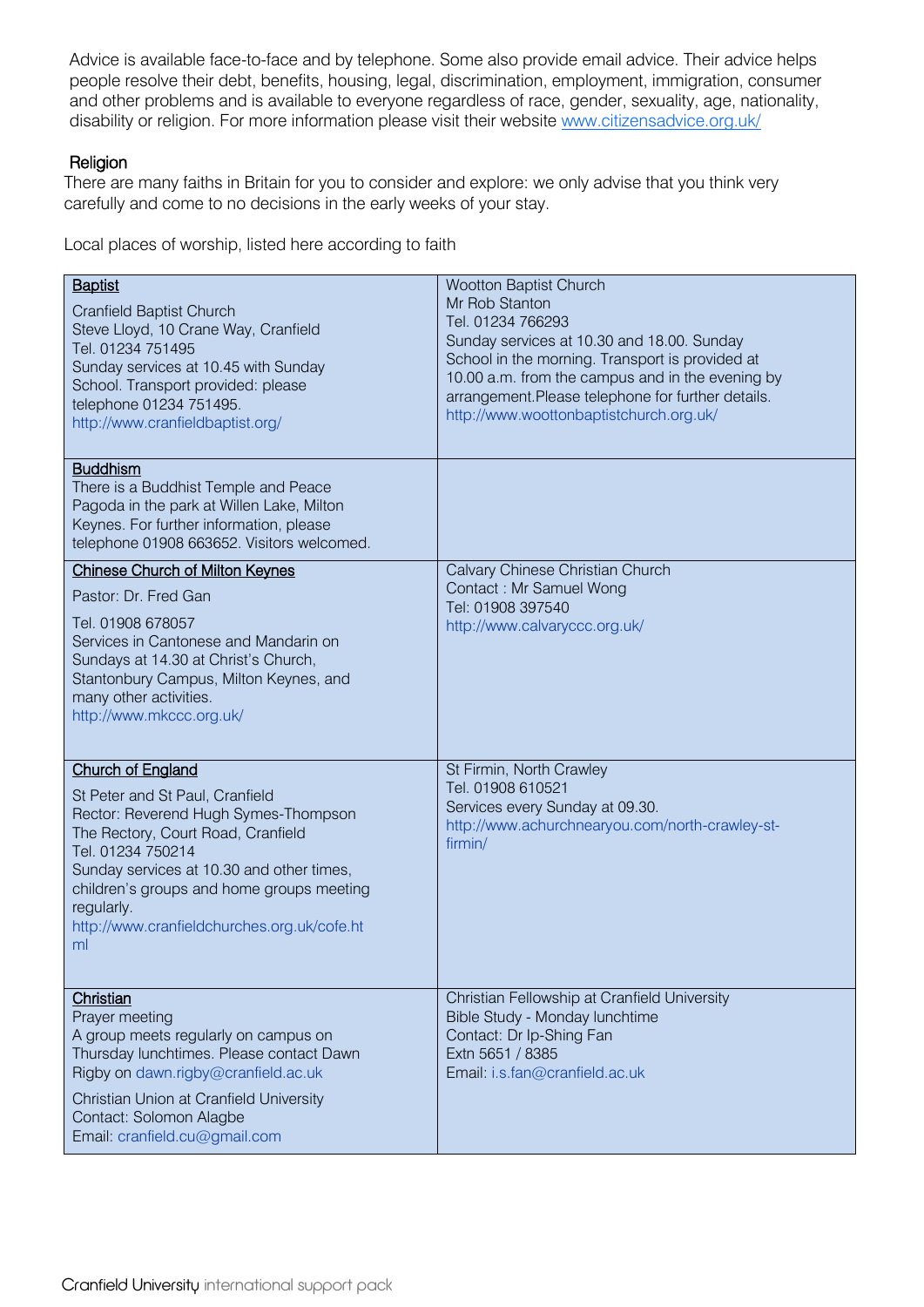| Ecumenical                                                                                                                                                 | The Church of Christ the Cornerstone                                                      |  |
|------------------------------------------------------------------------------------------------------------------------------------------------------------|-------------------------------------------------------------------------------------------|--|
| The University Chapel is an ecumenical                                                                                                                     | 700 Saxon Gate, Central Milton Keynes                                                     |  |
| room located in Building 33 just above the                                                                                                                 | Tel. 01908 237777                                                                         |  |
| Social Club on the Cranfield campus.                                                                                                                       | The first city centre ecumenical church in the UK.                                        |  |
| Bunyan Meeting Free Church                                                                                                                                 | Shop and café in the reception area.                                                      |  |
| Mill Street, Bedford                                                                                                                                       |                                                                                           |  |
| Tel. 01234 213722                                                                                                                                          |                                                                                           |  |
| Founded in 1650 and John Bunyan was                                                                                                                        |                                                                                           |  |
| Minister of this Church 1671-1688.                                                                                                                         |                                                                                           |  |
| <b>Greek Orthodox Community</b>                                                                                                                            |                                                                                           |  |
| <b>London Road</b>                                                                                                                                         |                                                                                           |  |
| <b>Stony Stratford</b>                                                                                                                                     |                                                                                           |  |
| Milton Keynes MK11 1JA<br>www.greek-orthodox-community-mk.org                                                                                              |                                                                                           |  |
| <b>Islam</b>                                                                                                                                               |                                                                                           |  |
|                                                                                                                                                            |                                                                                           |  |
| There is a Mosque on the Cranfield campus, just near Building 114. Friday and daily prayer. Qur'an study,<br>Eid and Ramadan observation. Sport activities |                                                                                           |  |
| Judaism                                                                                                                                                    |                                                                                           |  |
| Milton Keynes & District Reform Synagogue                                                                                                                  |                                                                                           |  |
| www.mkdrs.org.uk                                                                                                                                           |                                                                                           |  |
| Methodist                                                                                                                                                  | Sunday services 10.00 with Sunday School.                                                 |  |
| <b>Cranfield Methodist Church</b>                                                                                                                          | Groups meet regularly during the week. For                                                |  |
| Rev. Rachel Larkinson, Wesley House, 2a                                                                                                                    | information on Sunday School please contact Miss<br>Margaret Saunders, tel. 01234 751825. |  |
| Offa Road, Bedford                                                                                                                                         | http://www.cranfieldchurches.org.uk/methodist.htm                                         |  |
| Tel. 01234 354329                                                                                                                                          |                                                                                           |  |
| Pentecostal                                                                                                                                                | <b>Cranfield Pentecostal Assembly</b>                                                     |  |
| Holding Forth the Word                                                                                                                                     | Contact: Dr Sola Adesola                                                                  |  |
| Sunday morning services in the University                                                                                                                  | Tel: 07967505223                                                                          |  |
| Chapel.                                                                                                                                                    | Email: admin@cranfieldpentecostal.org                                                     |  |
| www.holdingforth.com                                                                                                                                       | Website: http://www.cranfieldpentecostal.co.uk/                                           |  |
| Religious Society of Friends (Quakers)                                                                                                                     | The Quaker Centre                                                                         |  |
| <b>Friends Meeting House</b>                                                                                                                               | Oakley Gardens, Downhead Park, Milton Keynes                                              |  |
| 5 Lansdowne Road, Bedford                                                                                                                                  | Tel. 01908 604673                                                                         |  |
| Tel. 01234 355789                                                                                                                                          |                                                                                           |  |
| <b>Roman Catholic</b>                                                                                                                                      | St Mary's Church                                                                          |  |
| There is a Mass or Eucharistic Service on                                                                                                                  | <b>Aspley Hill</b><br><b>Woburn Sands</b>                                                 |  |
| Sundays at 18.00 in the University Chapel                                                                                                                  | Tel. 01908 583195                                                                         |  |
|                                                                                                                                                            | Email: stmarys.church@zen.co.uk                                                           |  |
|                                                                                                                                                            | Father Ken Bowen will be pleased to welcome you.                                          |  |
| <b>Seventh Day Adventists</b>                                                                                                                              |                                                                                           |  |
| Seventh Day Adventists Church                                                                                                                              |                                                                                           |  |
| 73 Bromham Road, Bedford                                                                                                                                   |                                                                                           |  |
| Tel. 01234 365485                                                                                                                                          |                                                                                           |  |
| <b>Sikh</b>                                                                                                                                                |                                                                                           |  |
| Guru Nanak Gurdwara                                                                                                                                        |                                                                                           |  |
| 84 Ford End Road, Bedford                                                                                                                                  |                                                                                           |  |
|                                                                                                                                                            |                                                                                           |  |

If members of a religious group or other organisation should approach you or come to your door, please be cautious: make certain who they are. You are under no obligation to invite them into your home. A polite refusal does not offend.